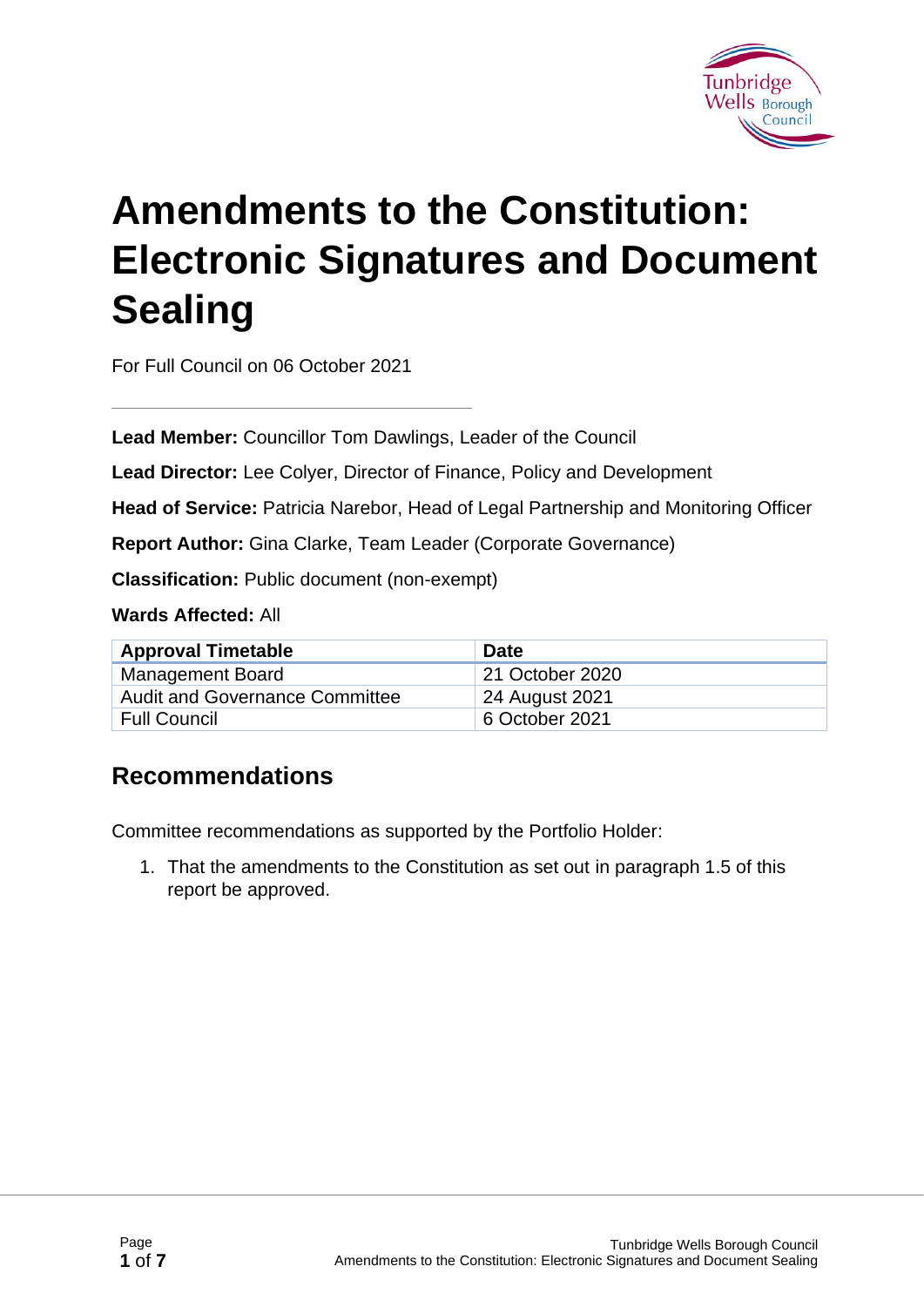### **Introduction and Background**

- 1.1 In recent times there has been a mounting trend towards developing a paperless working environment by making more use of electronic means of communication and document retention. As a result the use of electronic signatures became more common. The Electronic Communication Act 2000 and the Electronic Signature Regulations 2002 deal with the admissibility and authenticity of electronic signatures.
- 1.2 The current pandemic has led to further changes in working practices with a significant increase in remote working with an even greater reliance on electronic practices. In consequence it is necessary to accept and formally recognise the validity of electronic signatures on documents such as contracts, agreements, leases, deeds, minutes and resolutions when used by both the Council and those with whom it enters into a contract or other legally binding deeds and documents. HM Land Registry will, for the time being, accept for the purposes of registration certain deeds that have been electronically signed in accordance with Land Registry requirements.
- 1.3 In addition remote working has caused significant difficulties in affixing the Council's Common Seal to contracts and other documents. The Common Seal is currently located in the Legal office in the Town Hall in the custody of the Head of Legal Partnership in accordance with the Constitution. In the present circumstances it is necessary for two officers to physically attend the Legal office to affix and witness the affixing of the Common Seal. It is proposed to purchase mobile sealing devices which would be held remotely and securely in order to obviate the need for officers to attend the Town Hall.
- 1.4 It will not be the new practice to merely apply a JPG or PDF file of a signature to the document as this offers insufficient security. The requirements for the new software are that it is secure, reputable and effective in allowing both the Council and other parties to easily sign documents with a strong audit trail to confirm who has performed the signature. Marketplace research has been conducted and there is at least one supplier who meets this requirement.
- 1.5 Some amendments to the Constitution will be required in order to facilitate these changes, namely –
	- a) The addition of the following additional paragraphs to the Standing Orders on Procurement and Contracts:

*Electronic signatures may be used by both the Council and the Supplier in accordance with the Electronic Signature Regulations 2002 provided the sufficiency of security arrangements has been approved by the Head of Legal Partnership. The Council shall use suitable, free software, such as Adobe, to create electronic signatures.*

*Electronic signatures will, in accordance with the Electronic Communication Act 2000, be accepted as a fair representation of a willingness to enter into a contract by and with the Council, insofar as the e-signature is a true representation of the authorised person's*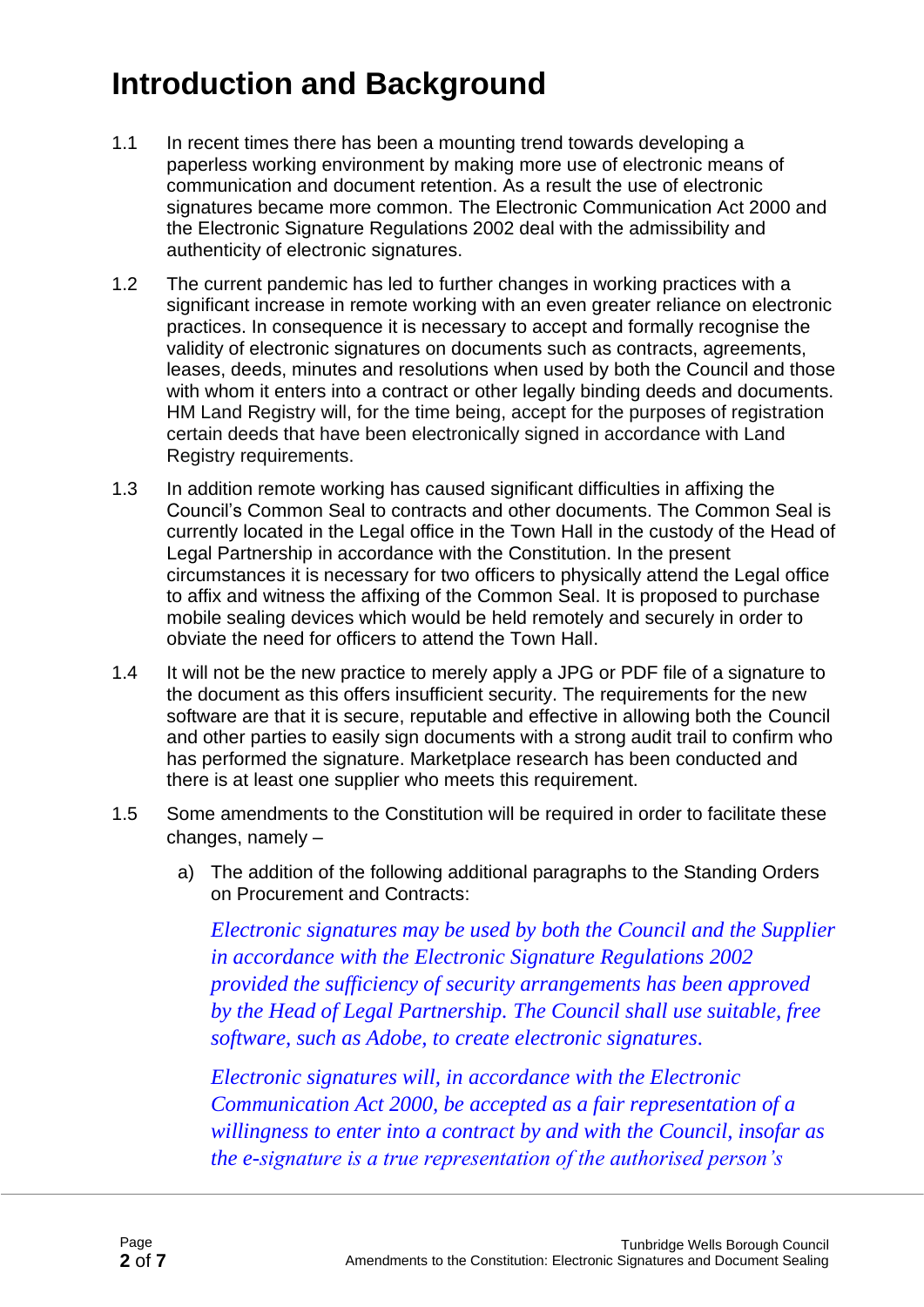*written signature and (a) and (b) below apply (to the supplier) in which case an e-signature and a signature will be referred to as the same.*

*(a) the Contract will be entered into in relation to being either under seal or under hand; and*

*(b) is supported with a contemporaneous document of authenticity and authorisation from the Supplier.*

b) That the additional words in italics be added to Part 2 – Articles of the Constitution at:

Article 8.5.1 - The Common Seal of the Council *and the mobile sealing devices for remote use* shall be kept in a safe place in the custody of the Monitoring Officer.

Article 8.5.2 - The Common Seal of the Council *or the mobile seal for remote use* shall be affixed to a document only on the authority of:-:...

The affixing of the common seal *or the mobile seal for remote use* shall be attested by the Monitoring Officer, Deputy Monitoring Officer or another person authorised by the Monitoring Officer.

Article 8.5.3 - any entry of the sealing of every deed or document to which the Common Seal *or the mobile seal for remote use* has been affixed shall be made by the Chief Executive or Monitoring Officer and consecutively numbered in a book to be provided for that purpose.

c) That the additional words in italics be added to Part 3 – Responsibility for Functions and Scheme of Delegations:

#### **DELEGATIONS TO THE HEAD OF LEGAL PARTNERSHIP AND MONITORING OFFICER**

57. To sign the documents referred to in sub-paragraph 55 above and all other formal documents intended to give effect to decisions of a council body. *Electronic signatures may be used where permitted by law and any other requirements. Electronic signatures may only be affixed using the Council's chosen electronic system or an approved alternative as agreed by the Head of Legal Partnership.*

58. To sign any notice, demand or other document on behalf of the Council in connection with any actual or contemplated legal enforcement proceedings. *Electronic signatures may be used where permitted by law and any other requirements. Electronic signatures may used as referred to in sub-paragraph 57 above.*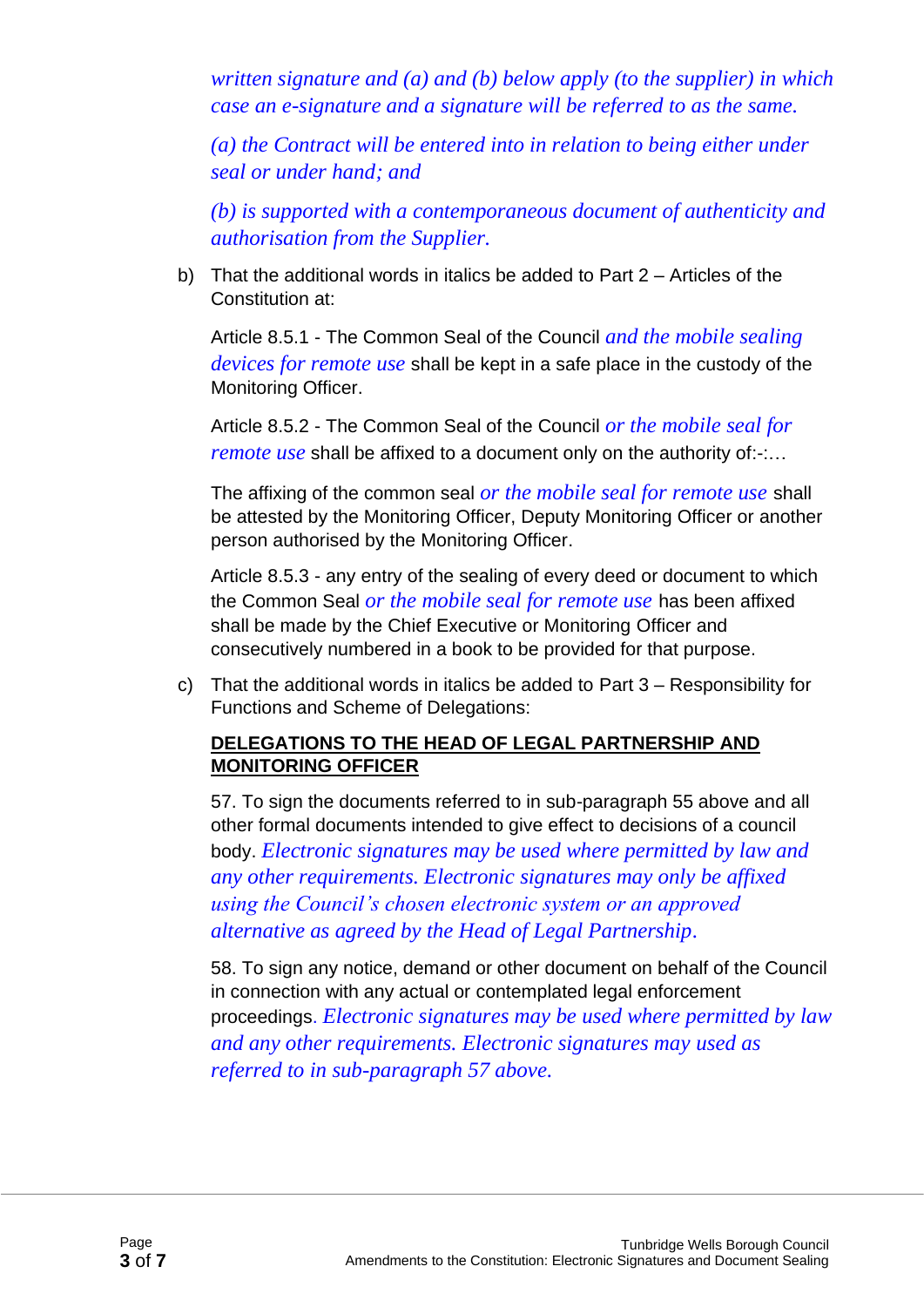## **2. Options Considered**

- 2.1 Leaving the Constitution unchanged would result in the Council falling behind in the use of electronic practices and result in the continuation of the difficulties outlined in paragraph 1.3.
- 2.2 Amending the Constitution to recognise the validity of electronic signatures and to allow documents to be sealed remotely without the need for attendance at the Council offices.

### **3. Preferred Option and reason**

3.1 Option 2.2 is the preferred option as it will enable the Council to follow evolving working practices and aid remote working.

### **4. Consultation on Options**

- 4.1 The Management Board have been consulted on the proposal.
- 4.2 The Audit and Governance Committee approved the recommendation at their meeting on 24 August 2021.

### **4 Implementation**

5.1 If Full Council approve the changes, the Constitution will be deemed to have been amended with immediate effect. The relevant documents will be updated and published on the website in due course.

### **5 Appendices and Background Documents**

Appendices: None

Exempt appendices (if any): None

Background Papers: None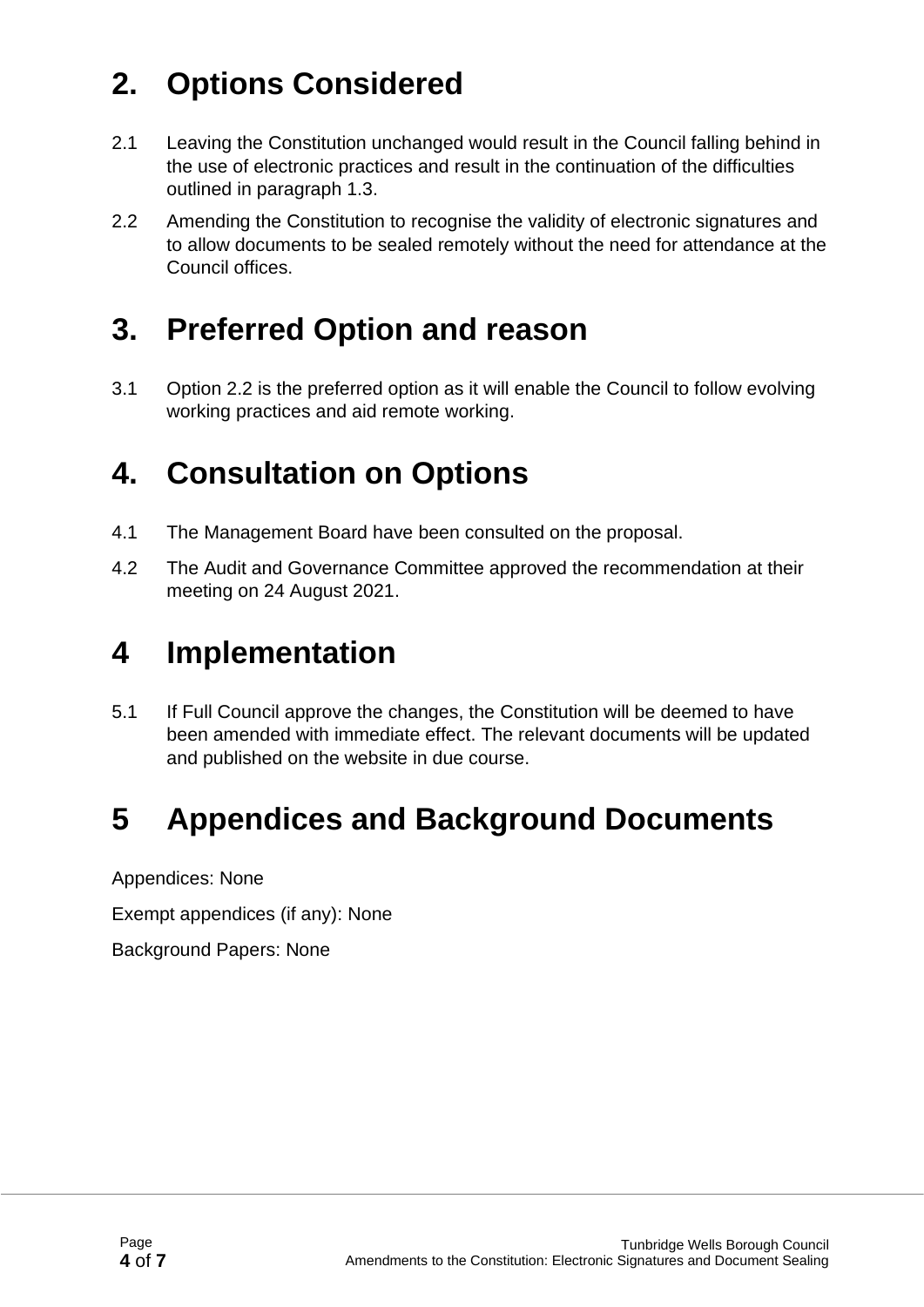

### **6 Cross Cutting Issues**

#### **A. Legal (including the Human Rights Act)**

The legal implications are set out in the main body of the report

A clear and effective Constitution supports the corporate priorities and reviewing the Constitution regularly ensures that it most effectively meets the needs of the Council and the public. The Constitution requires the Monitoring Officer to monitor and review the operation of the Constitution.

Changes to the Constitution are to be approved by Full Council save for minor variations.

There are no Human Rights Act implications.

Gina Clarke, Team Leader, Corporate Governance

#### **B. Finance and Other Resources**

Following approval of the recommendation, the Council will follow procurement exercise in line with financial procedure rules for e-signature software.

Gina Clarke, Team Leader, Corporate Governance

#### **C. Staffing**

There are no implications on staffing levels or structures.

Gina Clarke, Team Leader, Corporate Governance

#### **D. Risk Management**

The risks associated with this proposal, including the risks if the Council does not act as recommended, have been considered. The changes proposed are to ensure the effective running of the Council, when deciding whether to recommend approval of the changes Full Council will need to consider the risk of not recommending approval of the proposed amendments to the Constitution.

Gina Clarke, Team Leader, Corporate Governance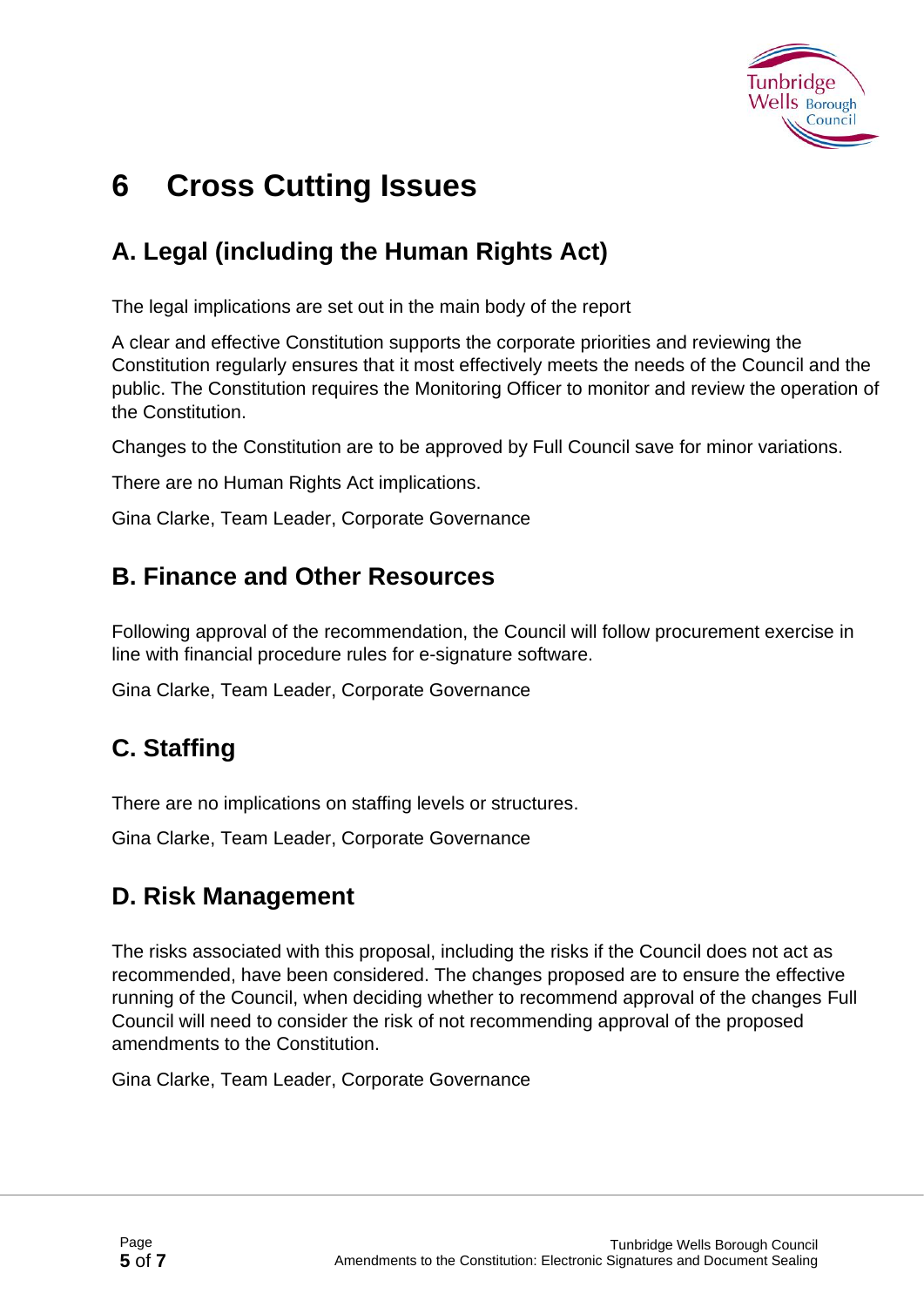#### **E. Environment and Sustainability**

No significant direct implications

### **F. Community Safety**

No significant direct implications.

#### **G. Equalities**

The use of electronic signatures will fulfil the same functions as hand written signatures and the appropriate level of authentication. The is no evidence to suggest that there could be a negative impact, as the current arrangements set out in the Constitution as to sealing and signing documents by hand written signatures remains alongside the introductions for the use of mobile sealing of documents, virtual execution and the use of electronic signatures.

However, the use of hand written signatures remains and can be used in circumstances where electronic signatures are not able to be used.

Those who are disabled or elderly may not have access to or use ICT. However, most property transactions are undertaken by solicitors who are acting on behalf their clients. The proposal will have a positive impact. It will increase the Council's ability to complete transactions such as contracts, deeds and certain property related transactions by providing their electronic signature, particularly advantageous at a time when home working is becoming a working norm.

Gina Clarke, Team Leader, Corporate Governance

#### **H. Data Protection**

There are no specific privacy or data protection issues to address.

Gina Clarke, Team Leader, Corporate Governance

#### **I. Health and Safety**

The proposals support the Council's legal obligations to reduce workplace risks to the lowest practicable level, as it removes the need for staff to attend Council offices for the purpose of signing and sealing contracts, agreements deeds and documents. The Health and Safety Officer must be consulted on the report.

Gina Clarke, Team Leader, Corporate Governance